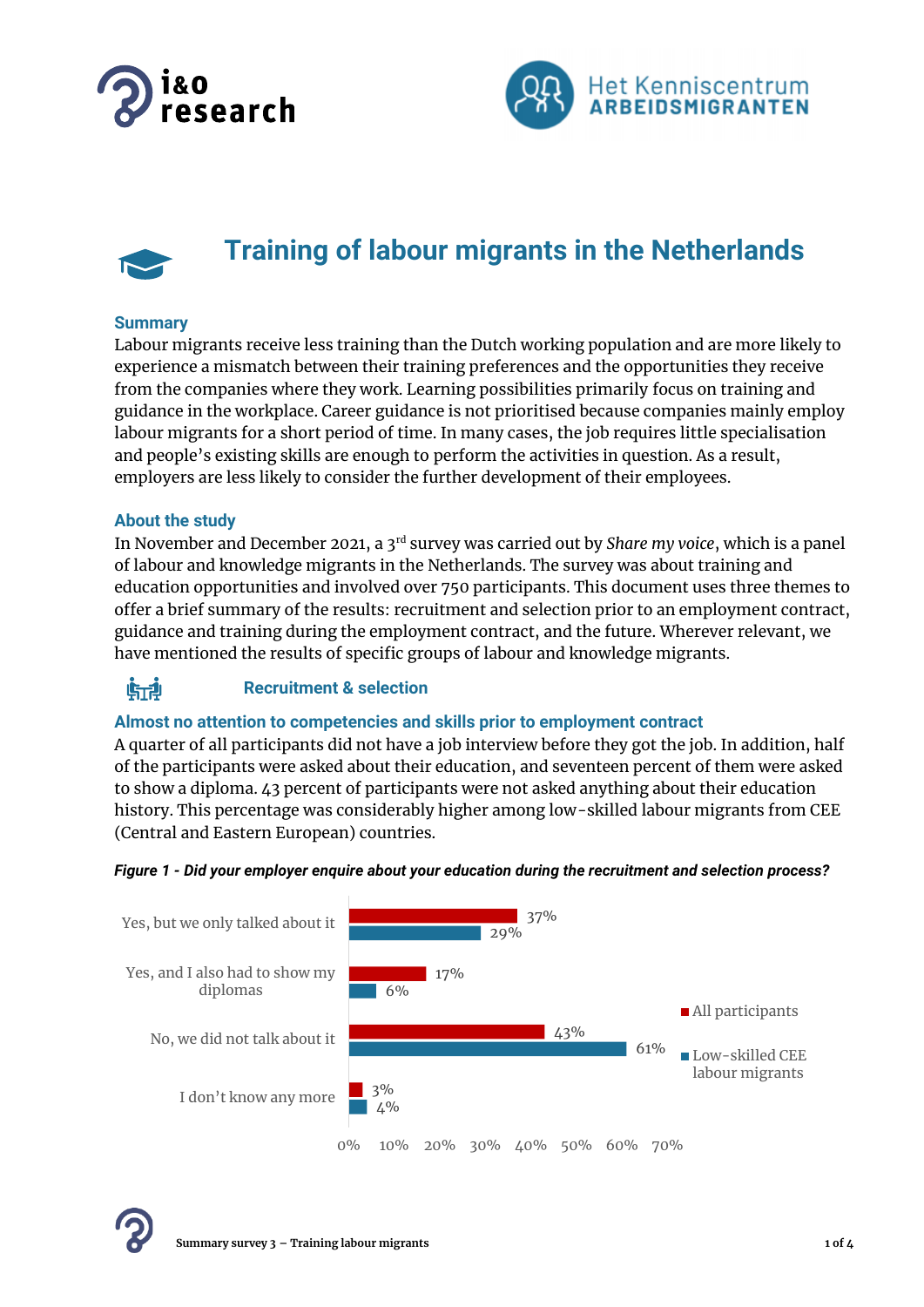



# **Often a mismatch between completed education and level of work**

Many labour migrants are in jobs that are not in keeping with their qualifications. 41 percent of participants said that their qualifications are in keeping with their current job; this is more so the case for people who work with a fixed contract. Flex workers are more likely to do a job that is not in keeping with their qualifications.







### **Guidance & training**

## **Great need for extra training and education among labour migrants**

Over three-quarters of all participants are not following any training at this moment. Half of the participants are not following training at this moment but would like to do so. The desire to follow training is strongest among young labour migrants and low-skilled labour migrants from CEE (Central and Eastern European) countries.





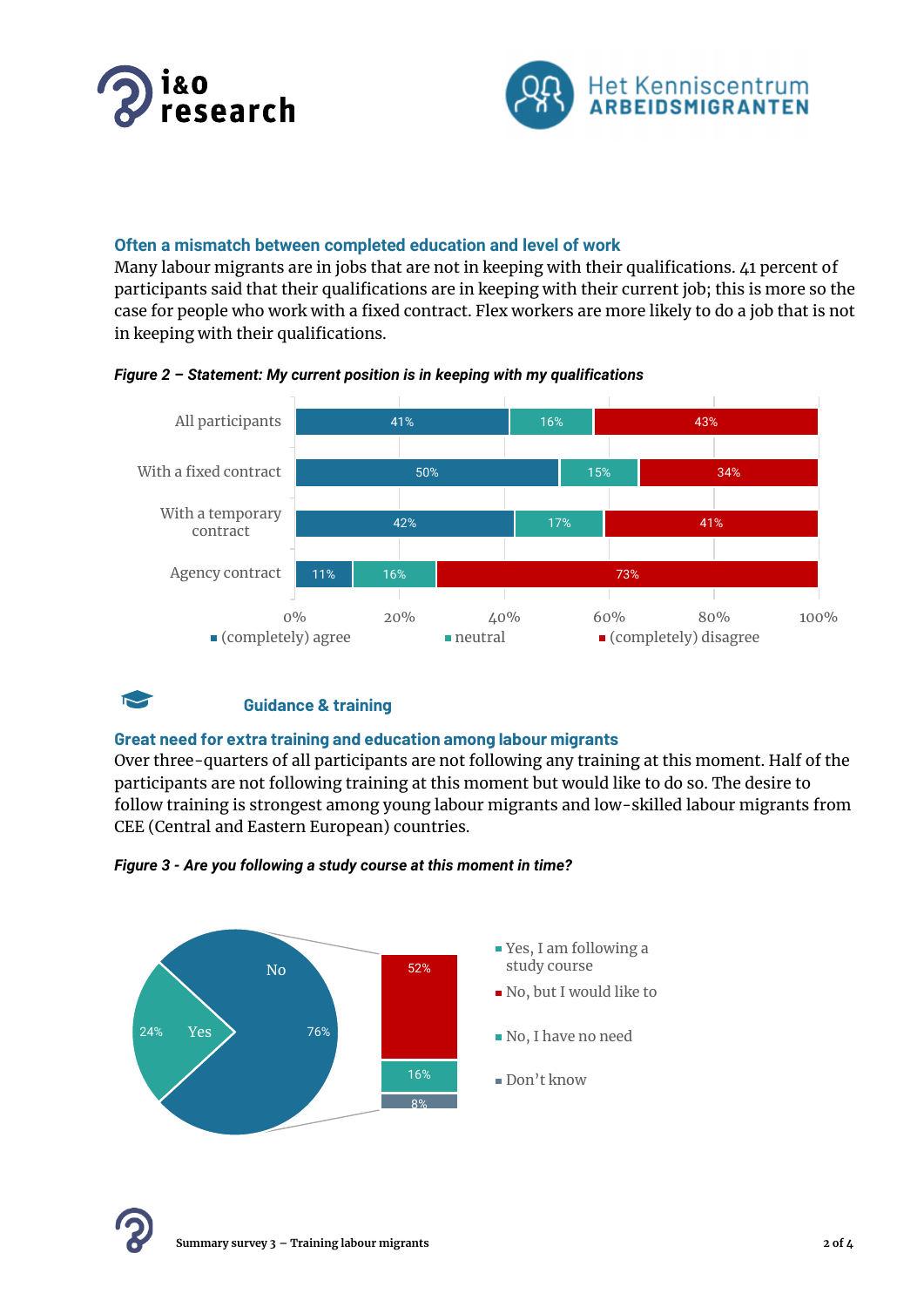



# **Opportunities mainly involve informal training**

In approximately a third of all cases, guidance is offered in the workplace while performing the job; this mainly involves work-related informal support. No training whatsoever is offered to a large group of labour migrants, while they would actually like to receive it. There is mainly demand for internal and external courses.





#### **MAP Further development & future**

# **Importance of training is widely acknowledged**

The vast majority of participants (89%) acknowledge that training and education are important in order to maintain knowledge and skills. In addition, six out of every ten participants said they had enough qualifications to continue their development. Just over half of the participants (56%) would like to follow training in order to find another job. This primarily involves young labour migrants from Eastern Europe. Furthermore, a large portion (61%) aims to develop their career and says that they do not regard the job as temporary.